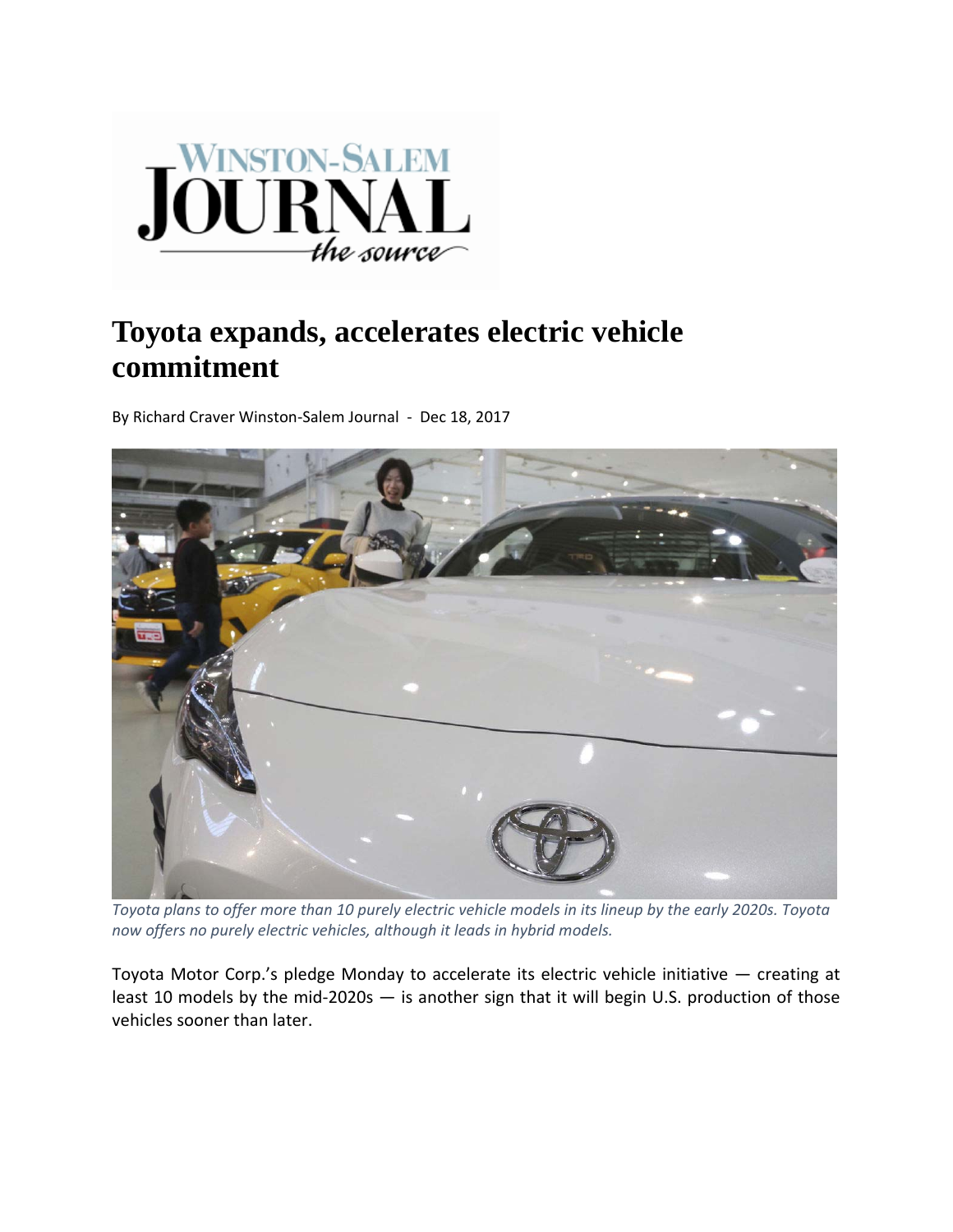The company's goal is starting the push in China, where the government has embraced electric vehicles as an environmental necessity, by the early 2020s, followed by Japan, India, United States and Europe.

The company said that by 2025, every Toyota and Lexus model worldwide would have either a dedicated electrified model or electrified option. It is committing \$13 billion toward the 2030 goal, with about half to be spent on making batteries.

The Greensboro‐Randolph County megasite is considered by analysts and multiple media outlets as a finalist, along with a site in Alabama, for a \$1.6 billion plant that could manufacture electronic vehicles — Corollas for Toyota and crossover vehicles for Mazda.

The plant is expected to have more than 4,000 employees and start production in 2021. The Japanese manufacturers may request up to \$1 billion in local and state tax incentives, as well as be given the megasite.

The state budgets for 2017‐18 and 2018‐19 committed up to \$50 million in economic incentives toward a "transformative" project that would require a \$4 billion capital investment and 5,000‐ employee commitment.

Some Republican legislative leaders have told the Winston‐Salem Journal and Greensboro News & Record that they are prepared to provide a record incentive package.

Jim Lentz, chief executive of Toyota North America, told Reuters on Dec. 4 that the site will be announced sometime in the first quarter of 2018.

Toyota has trailed many of its peers in producing purely electric vehicles, though it has several popular hybrid models.

The initiative that Toyota fleshed out covers the 2020‐30 period and also its higher‐end Lexus brand. It would involve hybrid electric vehicles, plug‐in hybrid electric vehicles, battery electric vehicles and fuel cell electric vehicles.

By 2030, Toyota wants to have sales of more than 5.5 million electrified vehicles, including more than 1 million zero-emission vehicles — those in the battery electric and fuel cell electric vehicle lines.

"Electrified vehicles, which are effective for economical consumption of fuel and promoting usage of alternative fuels, are indispensable in helping to solve current environmental issues," Toyota said in a statement.

In October 2015, Toyota said it would reduce global average new-vehicle CO2 emissions by 90 percent from 2010 levels by 2050. "Today's announcement is the main pillar of a mid‐ to long‐ term initiative to achieve this challenge," the company said.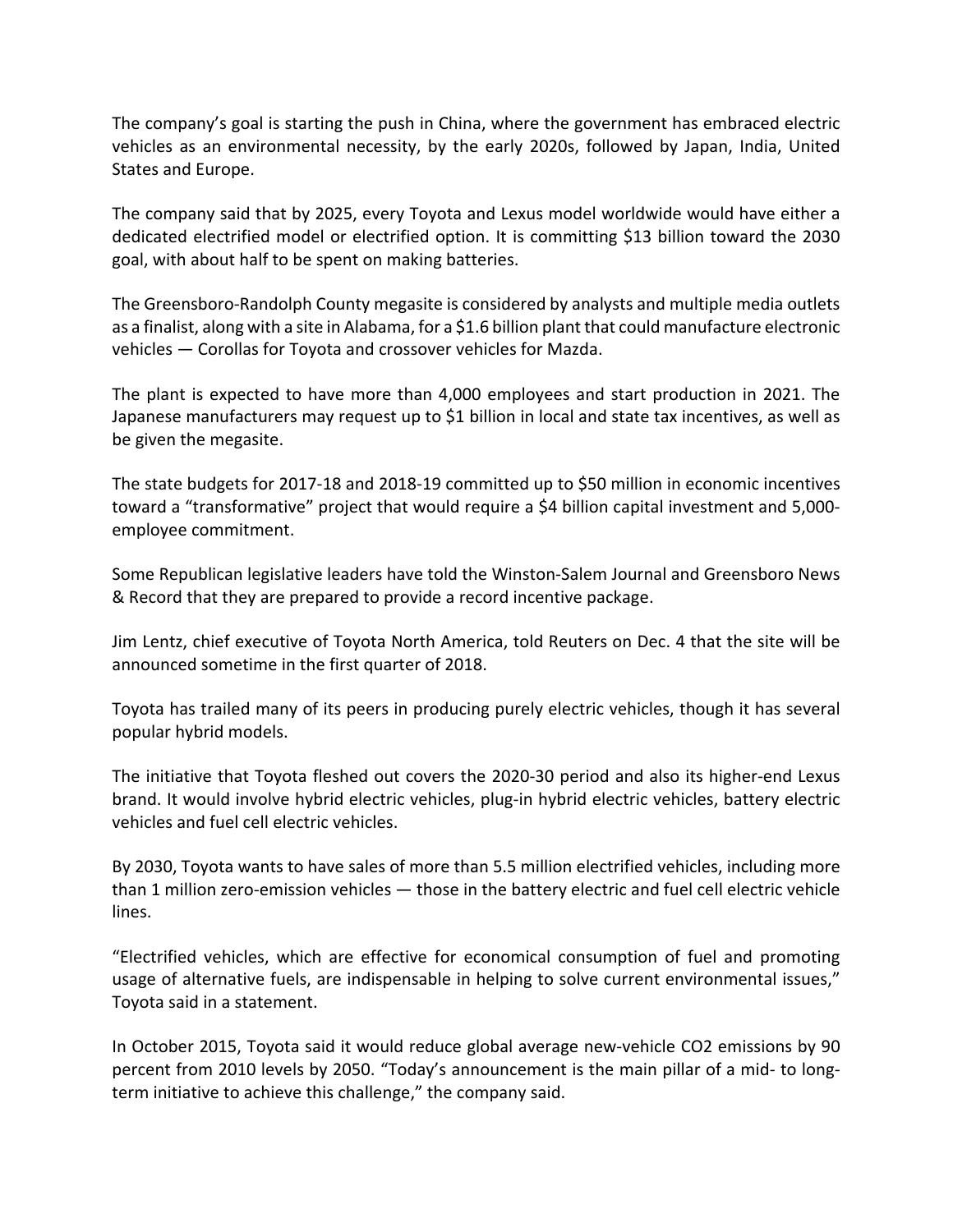Fred Lambert, editor in chief with Electrek, said he has a mixed reaction to the Toyota announcement.

"I am seeing another needed adjustment to their strategy: They are planning for all‐electric vehicles to represent only one-fifth of their electric vehicle sales by 2030," Lambert said. "I think that will prove to be (another) bad call.

"Everything points to the industry going all‐electric and hybrid powertrains are starting to look like bad compromises. Automakers need to commit to fully electric vehicles. Our review of the Prius Prime is a prime example of hybrid thinking messing up battery electronic vehicle technology."

Lambert said that "there's no doubt that this change from Toyota is driven by changes in regulations. It's why their battery electronic vehicles are being launched in China first where the zero-emission mandate is the strongest."

## **Auto‐makers want clout in N.C.**

Analysts, economists and corporate site selection officials say North Carolina's bid and the Triad site stand out in part because of the absence of another automaker in the state.

"The plant will be a new‐generation plant housing state‐of‐the‐art, emerging technologies in artificial intelligence and auto connectivity," said John H. Boyd, a principal in The Boyd Co. Inc., a New Jersey site‐location consulting company.

Commerce Secretary Tony Copeland has said state officials are "having discussions with all the interested parties that would be involved with this project."

Michael Walden, an economics professor at N.C. State University, considers an auto plant as an economic "crown jewel" because of the direct and indirect job creation potential.

"The excitement and positive publicity over it would, I think, generate support for a generous incentives package," Walden said.

"Putting a plant in North Carolina would likely mean the state's Congressional delegation would look favorably on federal issues, mainly regulatory, involving auto assembly plants."

Boyd said auto manufacturing companies "are increasingly thinking about their clout" in Washington, particularly with a business and regulatory friendly Republican president and Republican‐controlled Congress

"They are motivated to expand in states where they currently do not have a physical presence and encourage their suppliers to do likewise — all in order to gain the ears of two additional U.S.